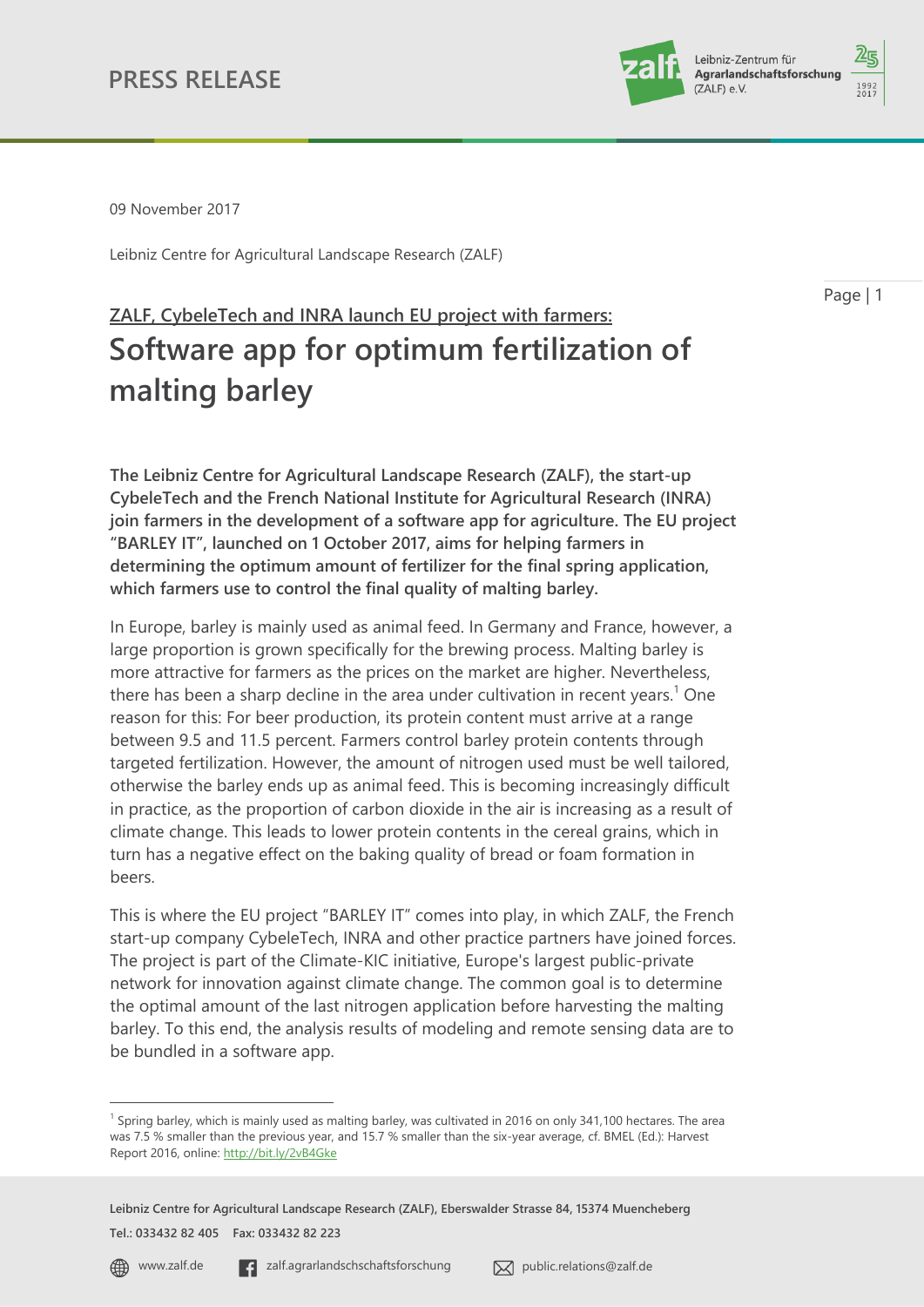A new generation of satellites - the so-called sentinels - will provide some of the required data. With their help, the current chlorophyll content of the plants, the green leaf pigment, can be determined. **"On the satellite photos, we can see in which supply spectrum the plant is located and adjust this through the controlled application of nitrogen", says Dr. Claas Nendel, specialist for agricultural growth simulations at ZALF.** "If the plant is dark green, the nitrogen content is too high; if the plant is yellowish, it is too low." While the barley grows on the experimental fields, Dr. Nendel's team simulates its growth on the computer – and feeds the simulation with observation results from satellite data. In this way, the influence of the amount of fertilizer in the final spring application on the malting quality can be calculated in advance, determining the most favorable recommendation for the desired protein content of the barley. The next step is to make the results available on mobile devices, for example directly on the farmer's tablet.

To do this, however, the research project must first prove that the analysis approach with the combination of remote sensing and modelling works. Over the next two years, experiments will be carried out on the practice sites of the French cooperatives involved in the project.



**The researchers use greenness to determine the nitrogen content. | CC0 Creative Commons | Image source in color and print quality:** [http://www.zalf.de/de/aktuelles](http://www.zalf.de/de/aktuelles/meldungen_alle)

Project partners:

- **EXECTEDFEE CENTEDFEE CONTERNATION** Landscape Research (ZALF) [\(www.zalf.de\)](http://www.zalf.de/)
- National Institute for Agricultural Research (INRA) [\(http://www.inra.fr\)](http://www.inra.fr/)
- CybeleTech [\(www.cybeletech.com\)](http://www.cybeletech.com/)

Page | 2